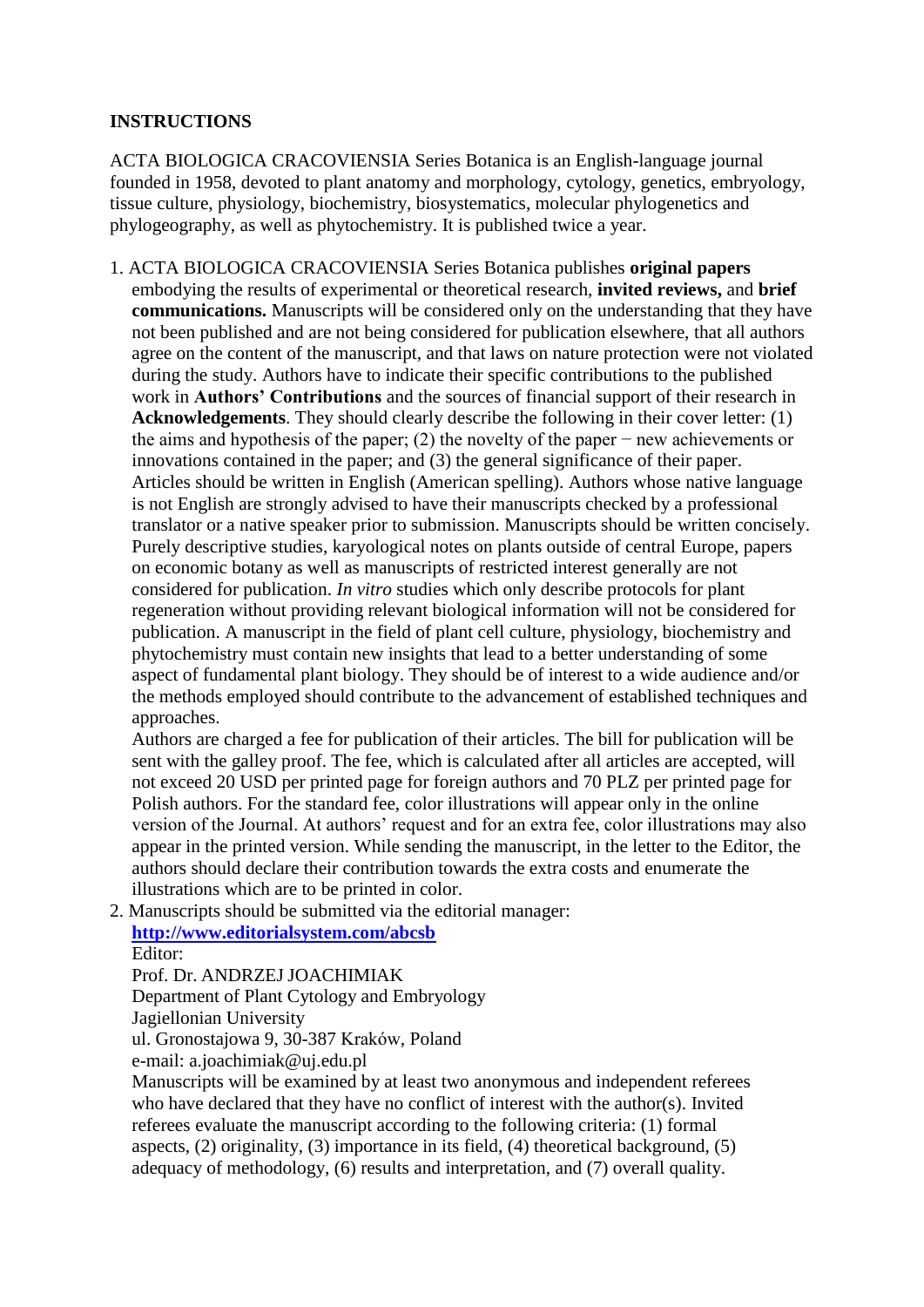- 3. To shorten the review process, authors are asked to indicate 3 or 4 names of specialists working in the same scientific discipline outside of their institution (including the name of their institution and e-mail addresses) who could serve as reviewers of the manuscript. Manuscripts should be double-spaced, with lines numbered. On all points of **style regarding text and tables**, follow a current copy of the journal. Words to be italicized (scientific names of genus and species only) should be typed in italics.
- 4. Original papers should not exceed 8 printed pages (approx. 24 manuscript pages including tables and figures).
- 5. Original papers should be headed by the title of the paper, author's name, institution, address, e-mail address of corresponding author(s) and short title (no more than 50 characters), and should be preceded by 5-10 **Key words** and a short **Abstract.** Original research papers should be divided into the following sections: **Introduction, Materials and Methods, Results, Discussion, Conclusion, Authors' Contributions, Acknowledgements** and **References.**
- 6. Invited reviews are mostly of limited scope on timely subjects written for a general, wellinformed audience. Invited reviews are solicited by the Editor. Ideas for unsolicited reviews should be discussed with the Editor. They are subject to the usual review procedure.
- 7. Brief communications are short papers (1–4 printed pages) reporting new findings that do not need a standard full-length treatment with the usual main headings. Brief communications are subject to normal review.
- 8. **References** in the text should be cited in the following form: Newton (1990) or Newton and Berrie (1982) or (Ward, 1950; Hiroshi and Ohta, 1970). For three or more authors, use the form Zinkowski et al. (1991) or (Zinkowski et al., 1991).

## *Examples of style for references:*

**a) citations of journal papers**:

- PALMER TP. 1962. Population structure, breeding system, interspecific hybridization and alloploidy. *Heredity* 17: 278-283.
- CHEN BY, HENEEN WK, SIMONSEN V. 1989. Comparative and genetic studies of isozymes in resynthesized and cultivated *Brassica napus* L., *Brassica campestris* L., and *B. alboglabra* Baitey. *Theoretical and Applied Genetics* 77: 673-679.
- **b) citations of books, congress proceedings, theses**:
	- BERGRREN DJ. 1981. *Atlas of Seeds*, part 3. Swedish Museum of Natural History, Stockholm.
	- BING D, DOWNEY RK, RAKOW GFW. 1991. Potential of gene transfer among oilseed *Brassica* and their weedy relatives. *Proceedings of the GCTRC Eighth International Rapeseed Congress*, 9-11 July 1991, 1022-1027. Saskatoon, Saskatchewan.
	- ROMEO JT. 1973. A chemotaxonomic study of the genus *Erythrina* (Leguminosae). Ph.D. disseration, University of Texas, Austin, TX.
- **c) citations of articles and chapters from books:**
	- PHILLIPS RL. 1981. Pollen and pollen tubes. In: Clark G [ed.], *Staining Procedures*, 61-366. Williams and Wilkins, Baltimore, MD.
	- Authors' names in References should be written in small caps.
- 9. **Tables** must be numbered consecutively with Arabic numerals and submitted separately from the text at the end of the paper. The title should be brief and written in the upper part of the table. Footnotes to tables should be indicated by lower-case letters.
- 10. **Illustrations** must be restricted to the minimum needed to clarify the text. Previously published illustrations are not accepted. All figures (photographs, graphs, diagrams) must